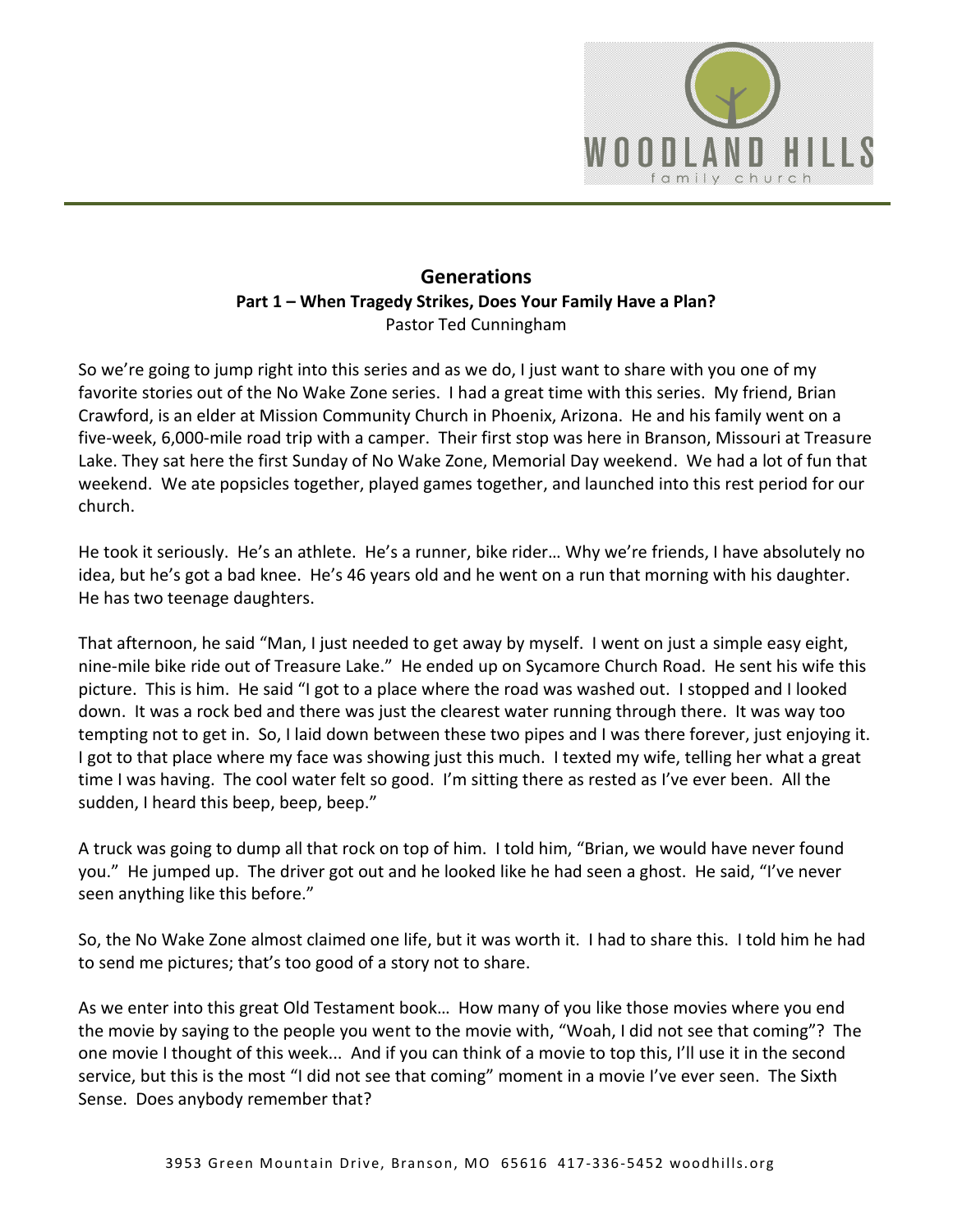At the end, we were all in the parking lot and in our cars going, "No, there had to be mistakes." And we all went and watched again to try to prove the ending wrong, right? We were into that. I love those movies.

I spoil movies for my family because my goal, as we watch movies together, is to call the ending early. So a love story is developing between two people and I always love to go, "He'll be dead at the end." Or, it will be like he's not going to be dead, but it's not going to work out. I can just tell. They're kind of foreshadowing too much. They're giving too much away in the first 30 minutes. I love a "I didn't see that coming" moment. Now if you watch Hallmark Movies, you don't know what we're talking about. I can call a Hallmark Movie in about the first 60 to 90 seconds. They all have the same ending.

The Book of Ruth is the short book that's right after one of the darkest books in the Old Testament, the Book of Judges. We looked at this book two years ago. It's one of the darkest periods of time in the Nation of Israel, but this story has one of the best in all of scripture, one of the best "I didn't see that coming" moments.

Ruth, a widow committed to her mother-in-law, travels to a foreign land away from her family after great tragedy hits their family. I don't want to spoil it, but I do want to encourage you if you've never read the Book of Ruth, read the book this week. You can read it this afternoon. We're going to do a chapter a week for the next four weeks.

I don't want to give it away, but I will. Out of her devotion and commitment, that we are going to see today, that she has for her mother in law, she travels to a land that she is unfamiliar with. She finds herself in the royal bloodline of King David and ultimately King Jesus. So you move in this story from tragedy and pain to redemption. It's one of the best love stories in all of scripture. This whole book and this series, for you and for me, is about love, family, tragedy, and redemption.

Honestly, as I thought about it this week, I thought *I hope and pray there are many in here that have an "I didn't see that coming" moment in their family.* Like tragedy has gripped your family for years, decades maybe. Maybe there's a family member you've given up on. It seems like I can't talk to a person without them mentioning to me a family member that they've given up on. They're like, "You don't know her. She's been this way her whole life." But, wouldn't it be something, as you and I pray, as you and I lead, as we try to influence, to have, weeks or months or years from now, an "I never saw that coming" moment.

I have some introductory thoughts before we jump into this book.

**There will always be people pressures and problems pulling your family away from the living God.** There will always be moments in your life where you look back and say, "That was a dark time." This is the book that we are entering into. It's a dark time, but it's a great story that comes out of it. it's tragedy, but it's a beautiful story of redemption and love that flows out of it.

**Today you are dealing with choices you made yesterday**. I can't wait to teach this point in our hangover service because you all go, "This doesn't really do anything for me." But when I say this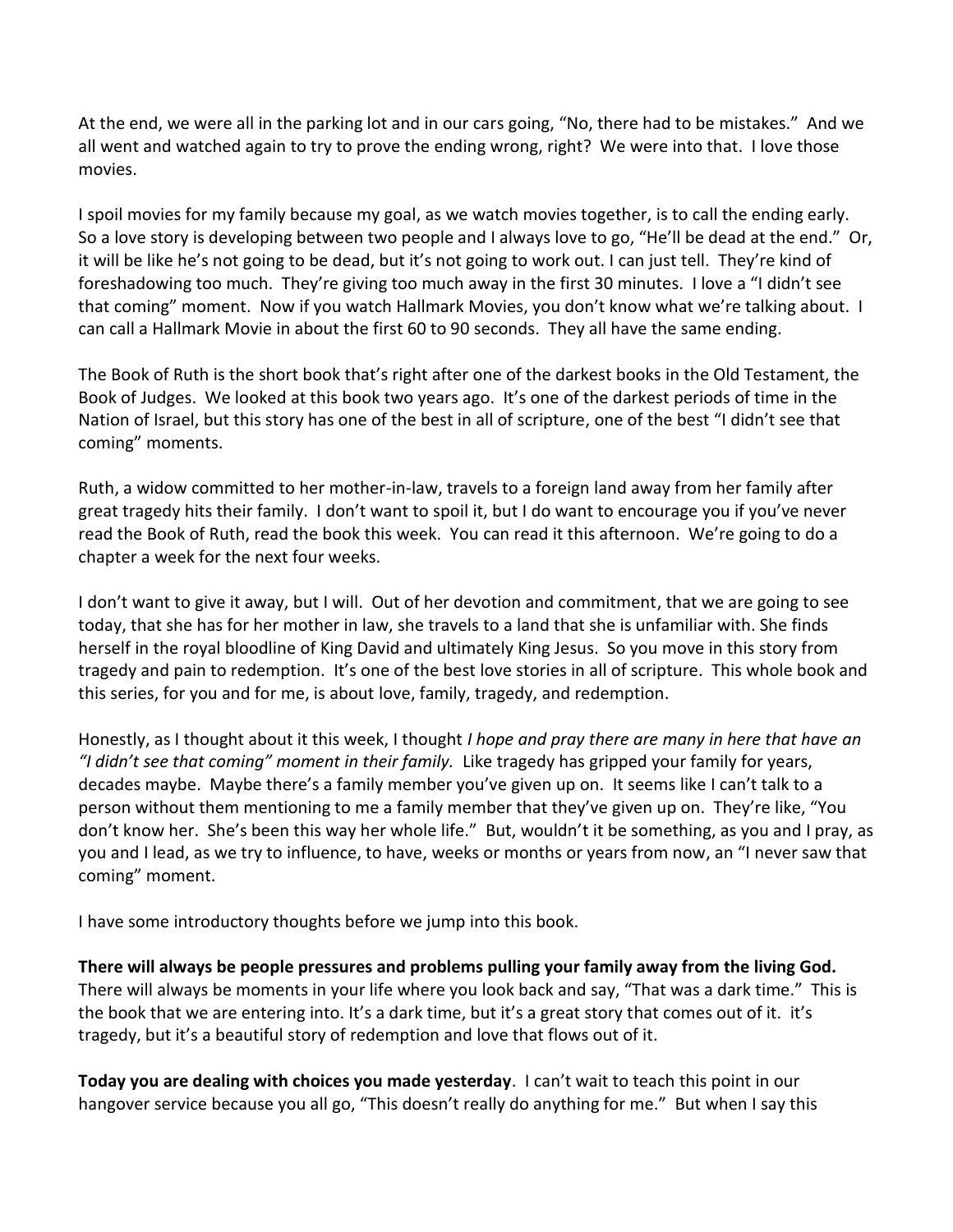statement in the next hour there will be so many going, "Whew, you couldn't be more righter. It was a rough night." And this morning, you're dealing with dumb decisions you made last night. Some of you are sitting here going, "I can't believe I've done this."

I'll get to this in a second in the message, but I'm just going to introduce it here. Some of you moved to Branson this year and you're going, "What have I done? A big city boy in this small town. What have I done? The only thing this town is excited about is a Ferris wheel. There are other things in life we have to work on." You're sitting here wondering what you have done, but today, you find yourself in Branson, dealing with choices you made yesterday, last week, last month.

This is also true. Today some of you are dealing with choices others made yesterday. You're putting up with people and decisions they made and you're like "Why is there so much drama in my family? I prefer a drama-free family, but I've got this one person who is constantly making choices, constantly doing the wrong thing, constantly dragging our family into their bad choices." I just want you to begin to think about your family. I don't want you to just think about your family that's still living. I want you to think about decisions that maybe family has made in the past because that's where this book starts. The first six verses are going to spell out for us clearly decisions that were made by people who were no longer with them.

I want to show you a picture of my family. This is my mom's side of the family. I love this shot. This is my Great Grandma Cadigan and that's me right there. Yeah, am I not the cutest little boy you've ever seen? It wasn't until my parents' generation that people started smiling for pictures. Does anybody know what I'm talking about? I don't know what it was about our grandparents, but anytime a camera came out, they got this serious look on their face.

My great grandmother was a widow for 28 years. This is my grandma Mary Jane; she was a widow for 34 years. My favorite part of the picture though is my uncle who is holding a cigarette down out of the picture. He's keeping that down so nobody can see it. My dad is hiding his beer back there behind my Aunt Jan. Just kidding.

When I look at this... I'm going to confess something to you and don't leave our church and don't get mad. This isn't a political statement. It really isn't. As a communicator, I was enjoying watching the conventions this week and last week. This is not a political statement. But, I appreciate good communication. I have to be honest with you, I choked up three times at Bill Clinton's speech. Shush, this is not a political statement. It was a brilliantly written speech, no matter what side of the aisle you fall on. It was beautifully written. Amy walked in on me. I felt like I was doing something wrong. I wasn't doing anything wrong. I said it was right because I was watching it on Fox News so it kind of redeemed it somehow. I wasn't watching it on CNN or NBC; I was watching it on Fox.

Some of you are like, "I'm leaving the church." Don't leave the church because I cried over Bill Clinton's speech. I was choked up because… Do you know why it was brilliant? He told a story and put his wife's resume in it. He told their love story. It was kind of a little awkward, but it still… That part is awkward and you kind of go, "Really?" But, when he started talking about his daughter, I choked up. Amy comes in and asks if I'm crying. My very first thought was *Do not tell my dad*.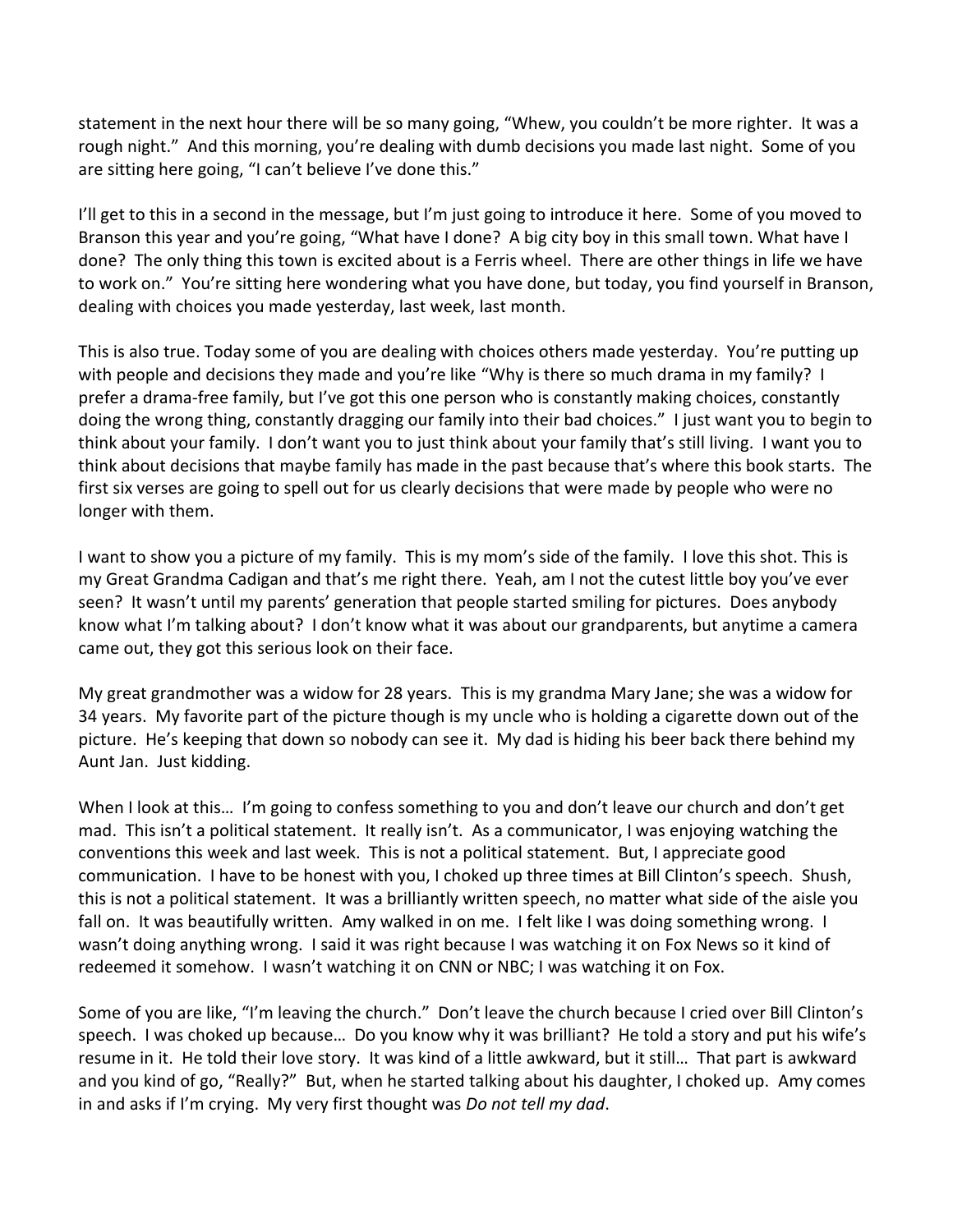I was already studying and I was already looking at this picture and thinking through the story of my life and of my family. I want you to just go there for a little bit. My life is deeply influenced today by these two women. I barely knew Great Grandmother Cadigan. I remember sitting down in a rocking chair next to her and rubbing her arm and reminding her that I was her favorite great grandchild.

I think part of the reason I loved the speech so much is because our two primary candidates… They really don't know how to tell a story. I think if one of them would get good at telling a story, a narrative, we would be sucked in. Instead of all this name calling, etc. This is not a political statement. But, I was emotional because I was thinking about family. As crazy as some of the people in the spotlight are right now, I could see how they got to where they are today because of family, because of where their family brought them. There are so many times that I tell my kids stories about my Grandma Mary Jane and they go, "Dad, I see her in you."

I go, "You do… And you didn't know her all that well."

I just want you to know you're shaped by your family. This is so important. But, you are not defined by your family. Your family has influence to where you are today. I've got to tell you something. I don't think Woodland Hills would be here today if it wasn't for these two women. Well, physically, that's true, but just spiritually and emotionally, I just think of the impact that was passed on. I want you to really get a grasp, Steve McMath, you're old now, you have more yesterdays than you do tomorrows. That's a line I stole from Bill Clinton's speech. But you are probably in the most defining moments of your life right now.

I watched a special on Ronald Regan last night on the flight coming home. I was choking up again. Remember when he pinned the letters about his Alzheimer's? He said, "I go now into the sunset of my journey." I'm sitting there and Amy's going "Pull it together, man!" They took the narrative of Ronald Regan's childhood. I was never able to link why he hated communism so much. I mean I hate communism, but he hated communism. It's because he met Nancy when her name was put on a list of who the Screen Actors Guild considered a communist. That's how they met and fell in love and got married. Now it makes sense. He fought for it when he was an actor and come the 80s… Look at what 40 to 50 years of shaping in the family does. And you're here today, the sum total, the shaping and the influence of your family, but I want you to get this because this is what this book is going to do for you. You are not defined by it. Shaped, influenced, molded, but it's not ultimately who you can be.

We're going to jump into this book. To set it in the scene… Some of you are totally checked out because I said I liked Bill Clinton's speech. I want all of you back right now. Ruth is set in the time of the Judges as we are going to read in Verse 1 of Chapter 1.

Judges 21 says,  $25$  In those days there was no king in Israel; all the people did what was right in their own eyes.

This week, I've been processing after watching two conventions and watching two candidates name call each other. If I were there parents, I would ban them from social media because I don't allow my children… Anyway, I was watching… We live in a culture now where this is still true. Everyone wants to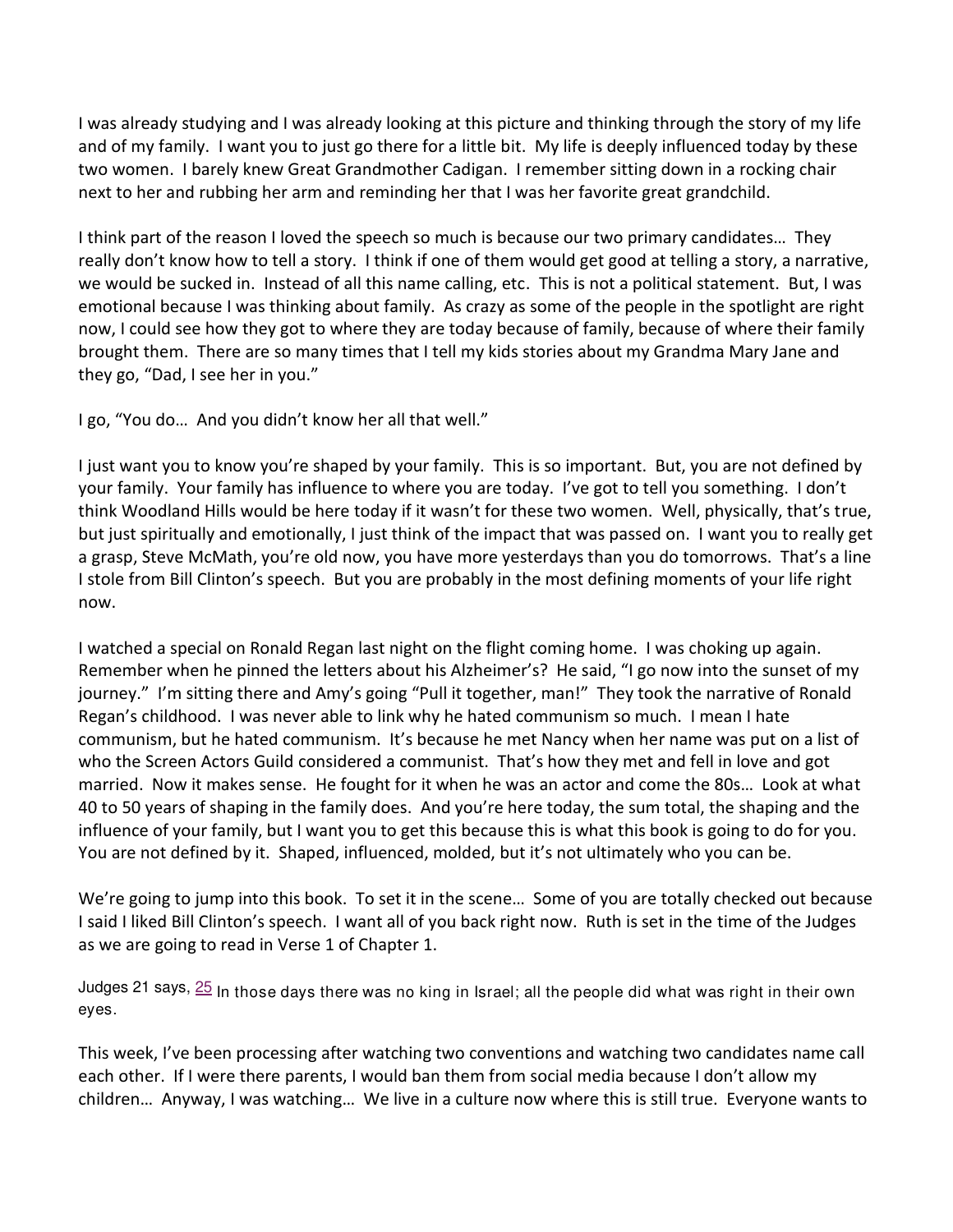do right in their own eyes. "I'll decide what's right. I'll decide what's wrong." It's a dark period in the Nation of Israel. You'll remember when we studied it two years ago, if you were here. Everyone did what was right in their own eyes, but God sent Judges. When he sent a judge, he would send that judge to rescue them. When the judge died and they would turn back to their ways, the scripture says they went even deeper into darkness. They went even deeper into rebellion. They went even deeper into sin.

Let's jump into Ruth 1. Today, I'm going to set up the story, set up the tragedy, but you've got to stick with the series to see the "I didn't see that coming" moment.

*[1](http://www.studylight.org/desk/?q=ru%201:1&t1=en_niv&sr=1) In the days when the judges ruled…* That's the context of this whole book. *…there was a famine in the land.* Right? "You turn from me and affliction will fall upon you. I'll send a judge and he'll rescue you. When that judge dies and you go back to your ways..." There are consequences for the way we live. There was a famine in the land. We don't know the severity of it. Honestly, in this text, we don't know the exact when. Commentators argue back and forth and discuss it back and forth as to the exact period and they narrowed it down a little bit, but that's not the focus of this text. We've got to see the tragedy that comes out of decisions made.

*So a man from Bethlehem…* I want you to remember it for this series. Bethlehem actually means "house of bread." So there's a famine in the House of Bread. *…in Judah, together with his wife and two sons, went to live for a while in the country of Moab.* 

I love that line, "they went to live for a while." This is going to fit what's going on for many of you today. I was sharing it with the band earlier. I said, "I want you to focus today for a while because I've met a lot of people in Branson that when they initially moved here it was for a while." Russell was telling me, "Yeah, I moved here for two years." Do you know how long Russell, our sound technician… He's the number one St. Louis Cardinals fan in this church. Russell said, "I moved her for a period of two years." Do you know how long Russell's been here? He's been here 22 years.

They moved for a while. He's going to protect his family. He going to provide for his family. He thinks it's best, as an Israelite, to leave the Promised Land, to leave the land that God promised he would bless and flee to a pagan land to provide for his family.

## *[2](http://www.studylight.org/desk/?q=ru%201:2&t1=en_niv&sr=1) The man's name was Elimelek, his wife's name was Naomi, and the names of his two sons were Mahlon and Kilion. They were Ephrathites from Bethlehem* (House of Bread)*, Judah. And they went to Moab and lived there.* Not only is Moab in a pagan land, it's an enemy of Israel.

*[3](http://www.studylight.org/desk/?q=ru%201:3&t1=en_niv&sr=1) Now Elimelek, Naomi's husband, died…* Isn't that great. I told Amy this is a great story and he gets two and a half verses. He moves his family… People ask if it is a right or wrong decision that they moved out of Israel to go to Moab. You can argue both sides on the yes or no, but, at best, we can say it's questionable that you would leave the land that God promised he would bless to go to another land. We can say it's questionable, but we can say his motives are good because he, as a husband and father, is wanting to provide for his family. So wherever you land on that debate, he left for a while and he ends up dying. *…and she was left with her two sons. [4](http://www.studylight.org/desk/?q=ru%201:4&t1=en_niv&sr=1) They married Moabite women, one named*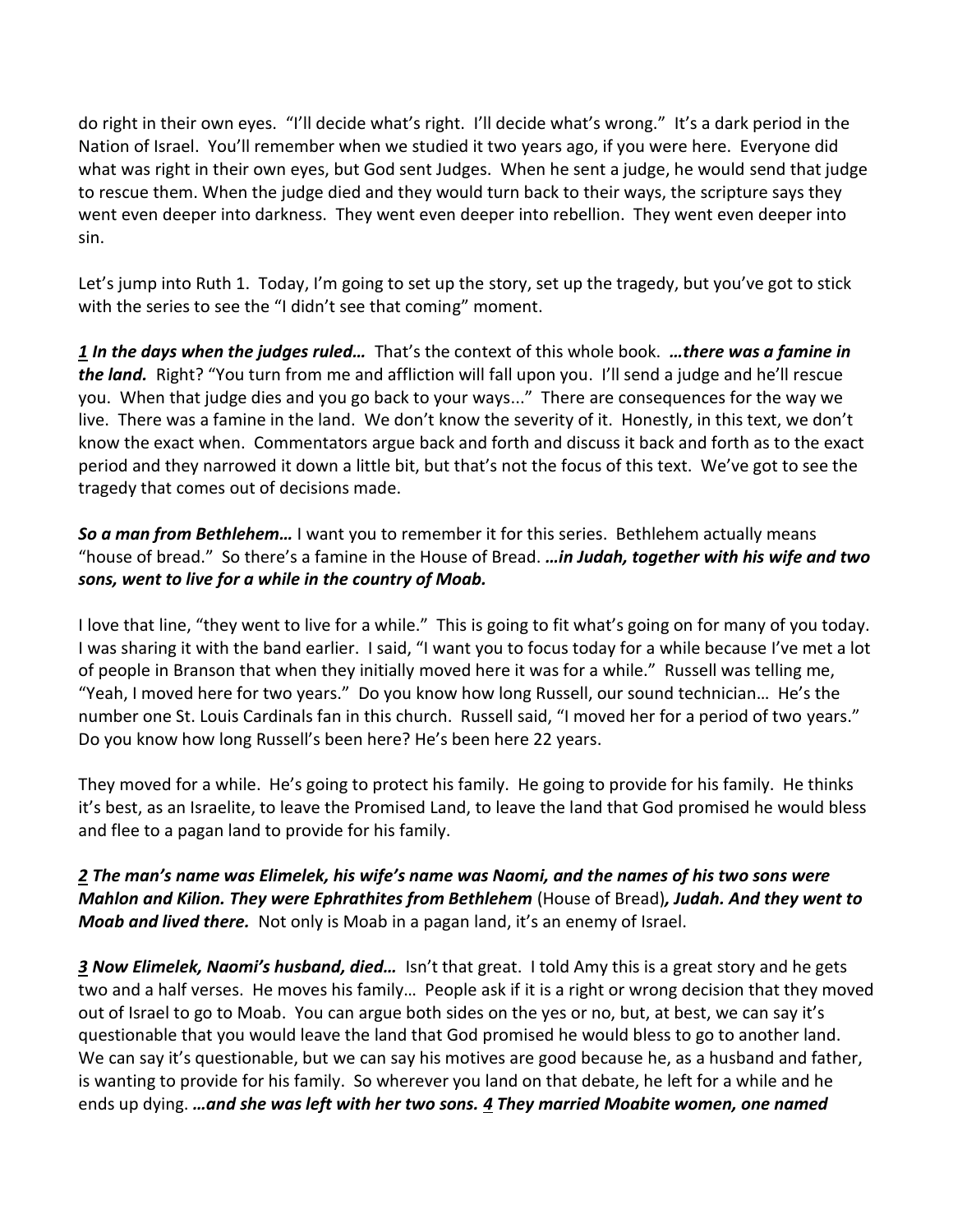## *Orpah and the other Ruth. After they had lived there about ten years, [5](http://www.studylight.org/desk/?q=ru%201:5&t1=en_niv&sr=1) both Mahlon and Kilion also died, and Naomi was left without her two sons and her husband.*

Now you have three widows. To be honest with you, in this day, fending for themselves meant deprivation and despair. More than we would experience today. The responsibility of the widow to be cared for by the family is still true today. I need you to know that. We live in a country that we have Social Security, but, ultimately, you are responsible for the widows in your family. Let me say that again, just so we're clear. And I'm not running for any office right now when I make this statement. You are responsible for the widows in your family. You are responsible to meet their physical, emotional, relational, and financial needs. In 1 Timothy 5, Paul points this out to Timothy, a young pastor, very clearly. He says, "If you don't to this, you are worse than an unbeliever." A person who won't provide for their family… The responsibility for parents in their later years…

I'm going to talk about this more next week as I've been asking the Lord for a new message on this and I'm going to just introduce it here briefly. When your child is born, they bring zero percent to the relationship. Does anybody know what I'm talking about? They don't offer anything physically for the family or financially or emotionally. You could argue that they bring you so much joy, but they bring zero. The parent brings 100 percent.

But at the end of life, it's flipped. We're even seeing this in our family as I'm watching my mother-inlaw, the child who was being taken care who is now 100% over her 91-year-old father. I'm watching this. I tell my parents… It's kind of a joke when they're wondering what to do. I always say, "Hey, we're watching because however you care for him is how we'll care for you. If you want a real nice place, you better put Grandpa in a real nice place."

But what's interesting and what I'm trying to ask the Lord for a fresh perspective on, as I work with teenagers who are disrespectful to their parents… I say, "Do you know what? These two cross at some point. I meet 40-year-olds who still want to put 100% of the relationship burden on their parents. It's time for you to bring something to the relationship. That's next week. We're going to show you that in a graphic if I can figure out how to do it.

They lived there about ten years and now we're dealing with three widows. This is important to understand. I'll go back to Elimelek for a second. Your decisions that you make effect your whole family. I'm trying to help my son understand this. I'm trying to help my daughter understand this. As a dad, I don't get to make decisions for Ted Cunningham anymore. When I make decisions, I have to think about the entire family.

We just took a ten-day trip. We did three events in ten days. It's exhausting. Some of you that do multiple families together on a trip, that's exhausting because now if you're the decision maker for the family, you're trying to make decision not for everybody else, but with everyone else in mind. This is what adults do. Mom and dad, you're making decisions today for your family, but not just for you. You thinking *I need a nap*. Yeah, you need a nap, but you can't just say, I'm going home and going to bed because you have a one-year-old. You have to make a decision with that in mind.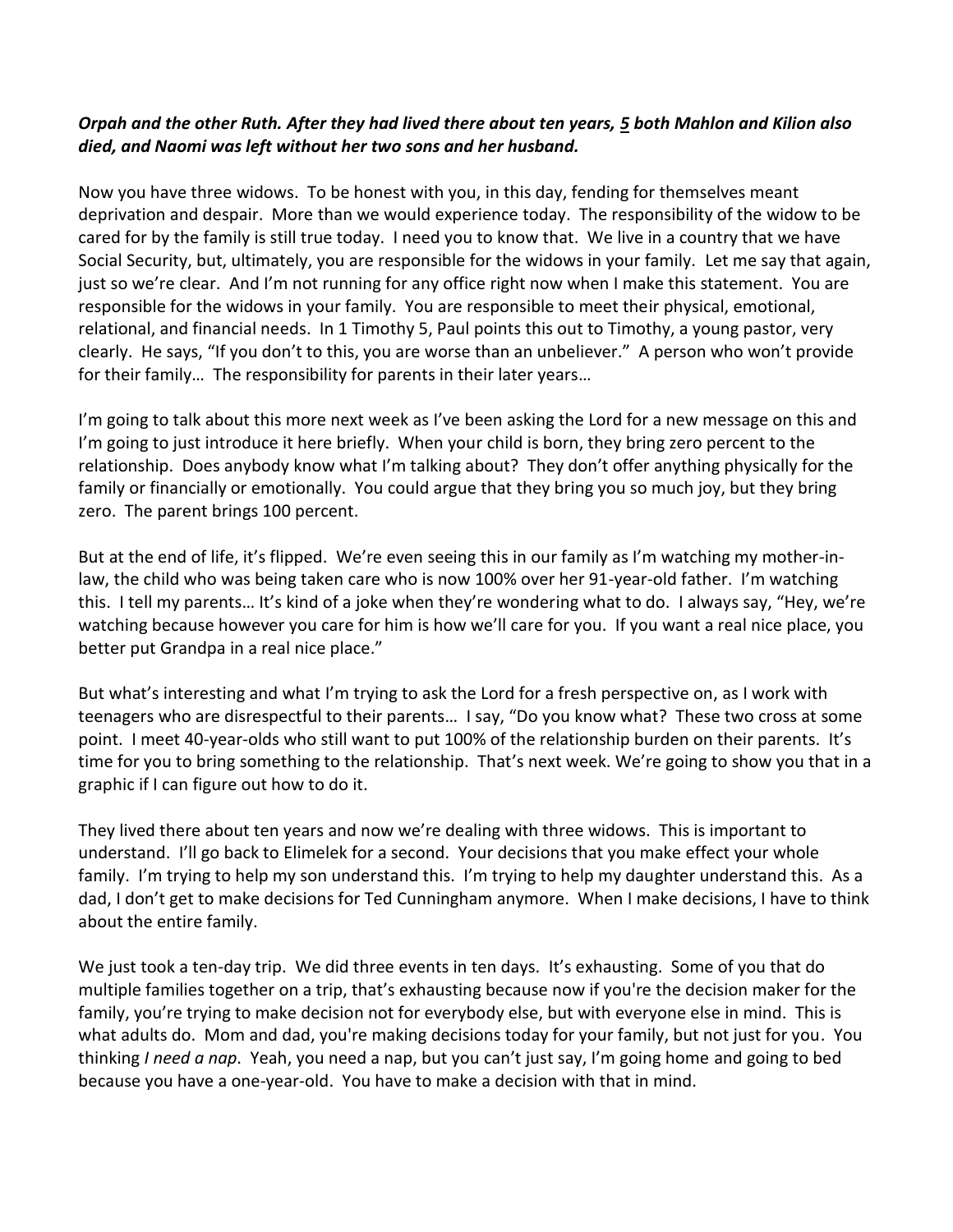We sat down on a plane and Amy and Corynn were in the seats next to us and it was me on the aisle and then Carson and then there was this guy who I thought was sleeping, leaning up against the window. I entered into a parenting moment. Does anybody know what I'm talking about when I say a parenting moment. It was lecture time. My 11-year-old said he wanted this summer to be a summer of maturity for him. I said alright, that means a lot of lectures. That's what a summer of maturity means. I was telling him to look around the airport, look around the store, look around a restaurant. Most people aren't thinking about the people around them. When they walk in and out of doors and they walk down hallways, they're thinking just about themselves. Part of the mature adult is thinking about other people when you make decisions. It's not just thinking about yourself. My tone must have been… I was fiery, I was going at it and Carson was just sitting there going "Okay, I got it. I got it. I got it."

We watched a movie together on the flight. We got off the plane at DFW and the guy who I thought was sleeping walked up to me outside of the gate and he handed me this note. He said, "I hope you receive this." I took it out of his hand. My first thought was *I can't go anywhere without people handing me notes with their opinions on it.* I get them all the time. If it's not signed, I don't read it and tear it up, just so you know. If you write an unsigned letter, there is word for you. We call you "chicken." Be man or woman enough to sign your name. I took it. I wasn't in the mood to read it. I stuffed it in my pocket. I don't need no help on parenting today, right?

Once we got to the next gate, I read it. I was able to relax a little bit because it was positive. I'm not going to read it to you. It's a private letter. It's none of your business. At the beginning he said, "I appreciate the way you parent your son. Then he gives me a list of book recommendations to do my job better. That's what the whole letter is about. I was shocked none of my books were on it.

This is what we are trying to help people understand. Some of you are here today because of decisions others made for you. I bet Elimelek wanted to meet the immediate needs of his family, not thinking about his death. But you know you have to think about that. This isn't about living in fear. This is about making decisions based on faith, which is where we are going to go to next.

*[6](http://www.studylight.org/desk/?q=ru%201:6&t1=en_niv&sr=1) When Naomi heard in Moab that the Lord had come to the aid of his people by providing food for them, she and her daughters-in-law prepared to return home from there.* They are going to go back because that's at least Naomi's home town. She knows she will be received there. She can be provided for there. We are going to see that in Chapter 2 next week. The three widows set out together.

*[7](http://www.studylight.org/desk/?q=ru%201:7&t1=en_niv&sr=1) With her two daughters-in-law she left the place where she had been living and set out on the road that would take them back to the land of Judah.* Now you're going to see… It's not really a flip flop, but Naomi is thinking about the wellbeing of her daughters-in-law and she's wanting them to be provided for and she thinks the best thing to do is to bring them with her. But now watch how she changes.

*[8](http://www.studylight.org/desk/?q=ru%201:8&t1=en_niv&sr=1) Then Naomi said to her two daughters-in-law, "Go back, each of you, to your mother's home. May the Lord…"* Now this is a prayer of blessing over them. *"…show you kindness, as you have shown kindness to your dead husbands and to me. [9](http://www.studylight.org/desk/?q=ru%201:9&t1=en_niv&sr=1) May the Lord grant that each of you will find rest in the home of another husband."* Now she's thinking *Wait a second; maybe going back to Israel is not best for you Moabite women. What would be best for you is your physical needs to be met by a new man.*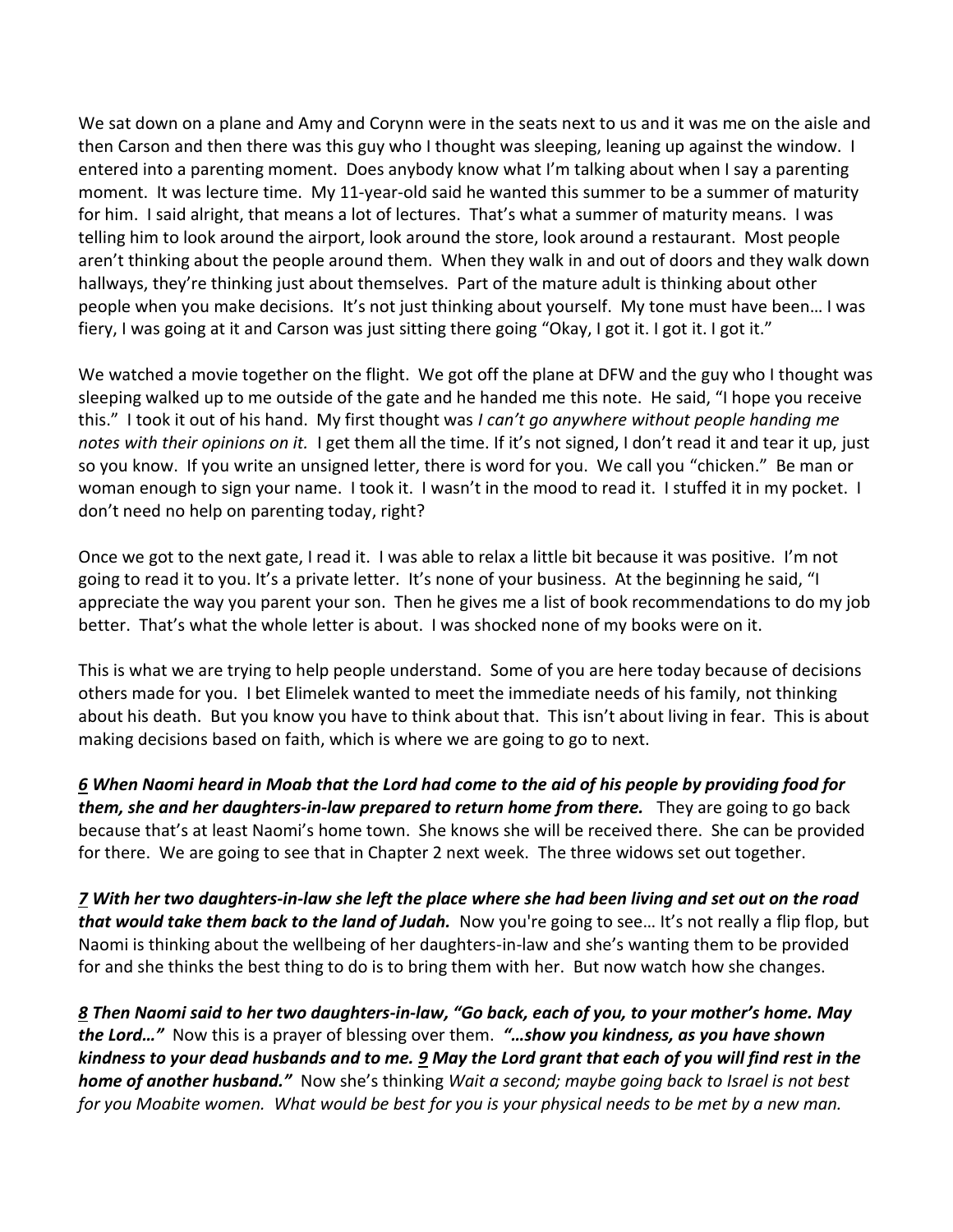That's a very important change in the story here because you need to see that Naomi is now going to start to be driven by practical solutions to her problem.

As followers of Jesus, we understand we walk by faith, not by sight. We are to make practical decisions; we make them all day long. We would probably use the term *common sense*. We are supposed to use common sense when we make decisions, but we walk by faith, not by sight. Now watch what happens. She prays a blessing over them.

*Then she kissed them goodbye…* This is where you see their affection for one another. They are family. Even though they're not blood family, they were brought together and it says, *…and they wept aloud…*  They deeply cared for each other and desired to be with each other. *[10](http://www.studylight.org/desk/?q=ru%201:10&t1=en_niv&sr=1) …and said to her, "We will go back with you to your people."* Now Naomi is going to become even more practical. She's going to spell this out from a practical and physical needs-met perspective.

*[11](http://www.studylight.org/desk/?q=ru%201:11&t1=en_niv&sr=1) But Naomi said, "Return home, my daughters. Why would you come with me? Am I going to have any more sons, who could become your husbands[? 12](http://www.studylight.org/desk/?q=ru%201:12&t1=en_niv&sr=1) Return home, my daughters; I am too old to have another husband. Even if I thought there was still hope for me—even if I had a husband tonight…"* Now she's going to boil this down and get out whiteboards and markers and charts and explain it. *"…and then gave birth to sons— [13](http://www.studylight.org/desk/?q=ru%201:13&t1=en_niv&sr=1) would you wait until they grew up?"* She's getting very specific in meeting the practical needs. Again, without a husband in this day, a woman was more susceptible; it's deprivation and despair. "*Would you remain unmarried for them? No, my daughters."* She answers for them. She was asking them the question, but she already had the answer. *"It is more bitter for me than for you, because the Lord's hand has turned against me!"*

This is very important. There's a commentary that I read from almost every week after I prepare the notes. I have about three standard commentaries that I go to. One that I really deeply respect and follow… He's influenced much of the teaching of this church. His commentary didn't line up with the other two this week. He actually had a very, very negative tone toward Naomi in this text, unlike the other two. It was funny to me because he even said when he first read this story in seminary class, he actually referred to Naomi as a witch. I was shocked. Whatever you think about Naomi from this point forward… She's not done with her statement. She's got some more strong statements coming. Her sorrow over the tragedy of losing her husband and her sons is going to pour out of her. Here is what we can at least say about Naomi. She understands God's plan. She understands God's sovereignty. She may not be experiencing it right now. It may be hidden. His plan may be hidden to her, but she understands she is in this place because she knows God is in control. She says that. "He has turned against me."

Here's where we are going and we are going to take this turn. **God is involved in the details of my life and my family**. Even when it's hidden and even when I don't know. That's what this whole book is going to show us. His sovereignty… Sovereignty means on the throne, in control, in charge, boss, omnipotence, all powerful, has all strength. **His sovereignty is not threatened by my choices.** God still works his plan through my choices. This is why we are looking for that "I didn't see that coming" moment.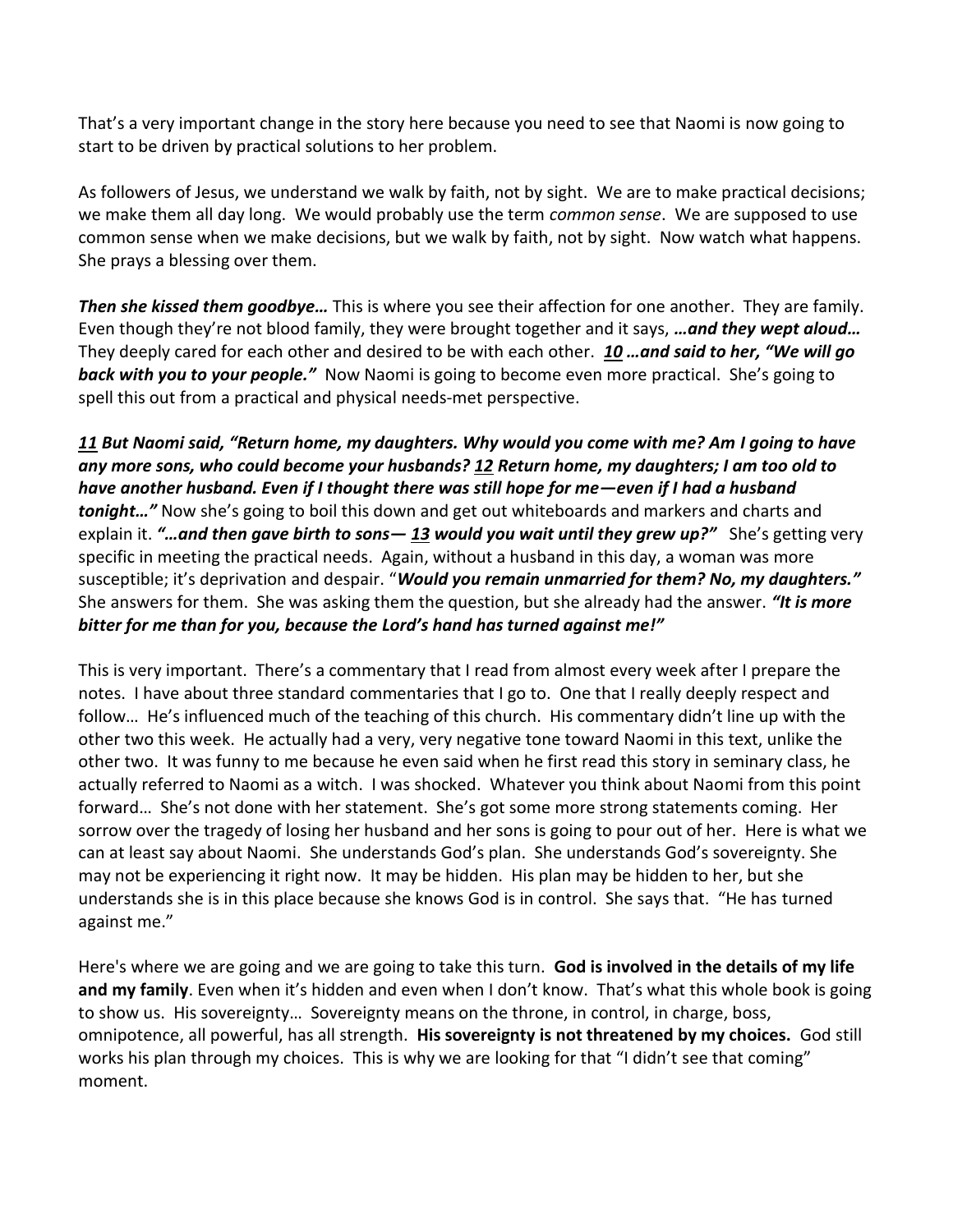While I was studying for this, something hit me and it was a divine appointment, a defining moment, whatever you want to call it, two weeks ago, when I had my septic tank pumped. You're supposed to do it every three to five years. I called the septic tank pumping company and the guy showed up. He was one of the most charismatic septic tank pumping guys I've ever met in my life. He was a Jesus lover, high energy. This going to be in context, so don't leave because I used this word. For a guy who deals with crap all day, he had such a great attitude.

I have a two tank system. I opened the thing and I pulled it out and we're standing there. I don't know… Men do this. I don't think women do this, but we had a great moment around my septic tank. The first thing he did was compliment it. I'm not going to go too far with the details on this, but when he said, "Hey, your system looks good," I'm like, "Oh, well thank you. I really appreciate that."

He gets in there and doing all of this and he's like "You know what? You're doing this right." The men in here who take care of their homes know exactly what I'm talking about. When you're complimented like people walk in and say, "Your air conditioner seems to be working." You're like, "Well, thank you," like you had anything to do with the fact your air conditioner is working right, but it just means it's not broken. Can I get an amen from the men? We are tired of fixing things.

He said I was doing every three to five years and that's all this system needs and he was really proud of me. He sucked the whole thing out, sprayed it… This moment I was not prepared for. He got down on his knees and stuck his head in it and looked around. That's when I kind of jumped up. When he got up, my first words to him were, "Bro, can I tip you or something? I've never had a man stick his head in my septic tank."

He said, "I was looking for roots and everything, but you're good. I like that you're not afraid to deal with this." He said, "Here are the calls I can't handle. People will call and say they have sewage coming up in the house or sewage coming up in the shower. Then we ask them if they have checked their septic tank and here is the answer we get often: 'Where is it?' I tell them I don't live in your house; you should know where your septic tank is."

That's because people live by this out of sight, out of mind, I don't want to know about it… If that's you, would you just raise your hand. He said, "It's amazing to me the people that are involved and the people that are making good choices and moving forward and the people who are not."

As he said that, we had a great moment with the Lord together. I know this sounds crazy, but we had a moment. I said, "Isn't this true of the church today? Bad things are happening to everybody. Tough times happen. Tragedy has hit everyone. There are some who want to figure it out. There are some who want to stay on top of it. There are some who want to make better choices. There are some who don't want to hear about it and they don't want to know." Here's what I thought. God's sovereignty and omnipotence is working in the lives of both people. Have you ever thought about that? He's working in the ones who are choosing to make good choices and the families that are moving forward, but he's also working in these families where good choices were questionable.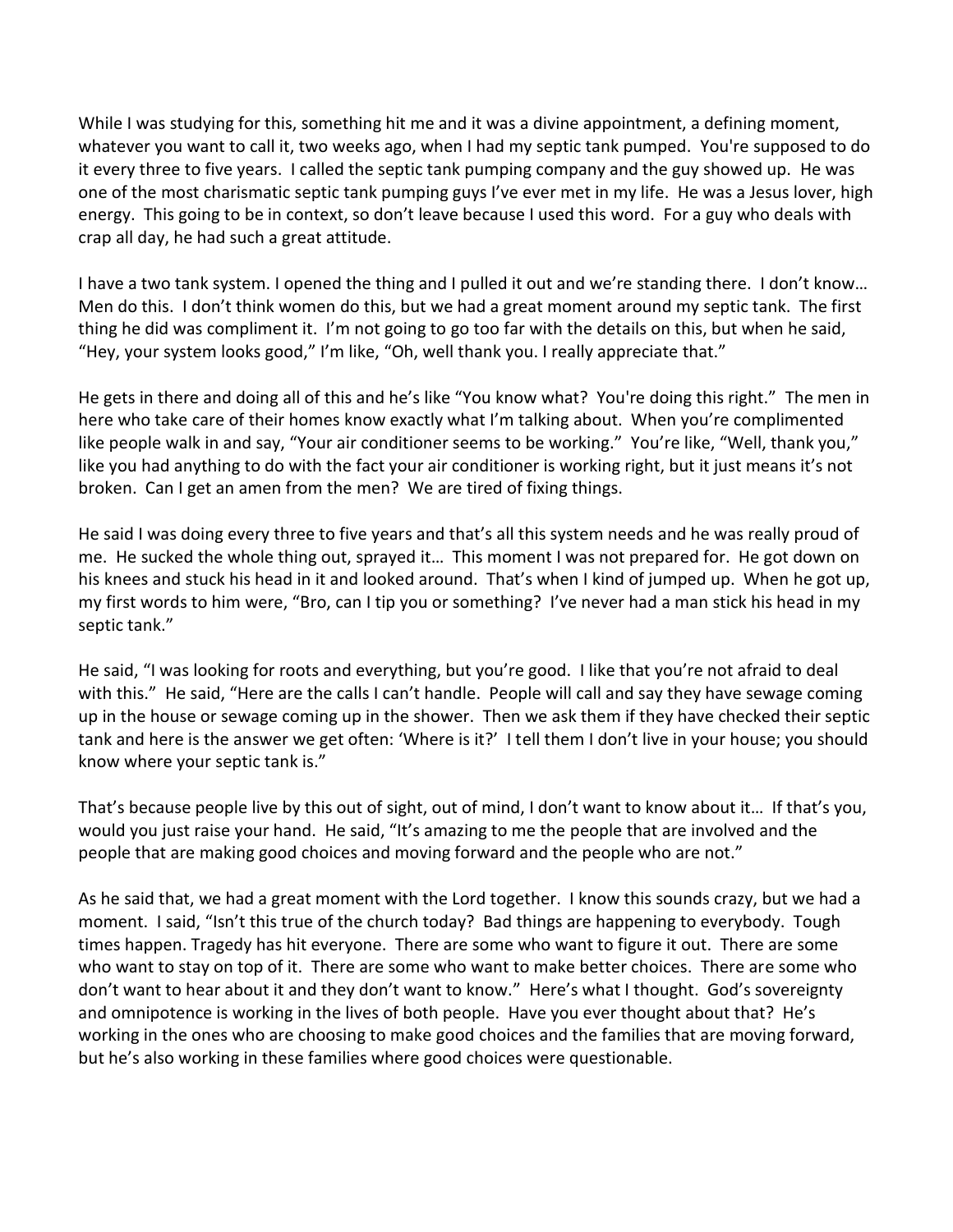Here's where Naomi, as a widow, kind of goes off of the faithfulness, not sovereignty and omnipotence, but the faithfulness of God. Here's what we need to be reminded of from the story. **Practical decisions are best made in light of biblical truth**. We have to make practical decisions all day long. We have to make choices all the time. Here, Naomi is allowing, just a little bit, the practical to outrun the spiritual. She's saying it would make more sense for them to go back. Now we're getting to verse 15 which is the most disturbing verse of this chapter for sure and maybe the whole book. Here's what she says.

*[14](http://www.studylight.org/desk/?q=ru%201:14&t1=en_niv&sr=1) At this they wept aloud again.* Again, the thought of separating was just too much. *Then Orpah kissed her mother-in-law goodbye, but Ruth clung to her.* Now Verse 15 is the most disturbing verse. *[15](http://www.studylight.org/desk/?q=ru%201:15&t1=en_niv&sr=1) "Look," said Naomi, "your sister-in-law is going back…*" This is like her third appeal. This is her appeal to her and now she is going to use the peer pressure. "If you won't buy the fact that you need a husband to take care of you, at least follow the wisdom of your sister-in-law. She understands, she gets the importance of staying with the people she knows." But, here's where no godly Israelite would ever encourage anyone to return to paganism. No godly Israelite would turn someone away from the only living true God. She says, *…to her people and her gods. Go back with her."*

This is where you have to say, "Naomi, now your concern for your physical need is running just a little bit ahead of that of your daughters-in-law. They've already seen your concern. They've seen your faith."

*[16](http://www.studylight.org/desk/?q=ru%201:16&t1=en_niv&sr=1) But Ruth replied, "Don't urge me to leave you or to turn back from you. Where you go I will go, and where you stay I will stay."* Now look at the commitment and the confession of trust that she makes. "*Your people will be my people and your God my God."* Here's a great lesson on borrowed faith. You can't live off someone's faith. You can't, as a child, live off of your parents' borrowed faith forever. At some point, your parents' faith must become your faith.

*[17](http://www.studylight.org/desk/?q=ru%201:17&t1=en_niv&sr=1) "Where you die I will die, and there I will be buried."* "I am with you, Naomi. I'm committed to you. I've seen your God through you. I'm going with you and your God will by my God." "*May the Lord deal with me, be it ever so severely…* Now this is in line with how they made covenants back them. She has just made a commitment to Naomi. *"…if even death separates you and me."* 

*[18](http://www.studylight.org/desk/?q=ru%201:18&t1=en_niv&sr=1) When Naomi realized that Ruth was determined to go with her, she stopped urging her.* This the lesson I take out of this. More than anyone, your children have front row seats to your faith. When tragedy strikes your family, we're asking in this message "Do you have a plan?" I want you to know more than anything when tragedy, when hardship, when death hits your family, your children are watching. Your children are watching how your respond to it. I have watched my dad deal with the death of his parents. I've watched my mom deal with the death of her parents. I've watched Amy deal with the death of grandparents. I've watched Linda deal with the death of her mother. I've watched Denny deal with the death of his father. I've watched this with my children, their grandchildren, their great grandchildren.

When Denny's dad died, I remember a chaplain told me, "Carson is seven years old and he's not going to ask a lot of questions, but when does ask them, they are going to be quick and while playing Legos, and you've got to be ready." And I was. Carson didn't ask a lot of questions, but now that he's 11, he goes back to that. I didn't think he remembered everything, but he has so many of the details in his head.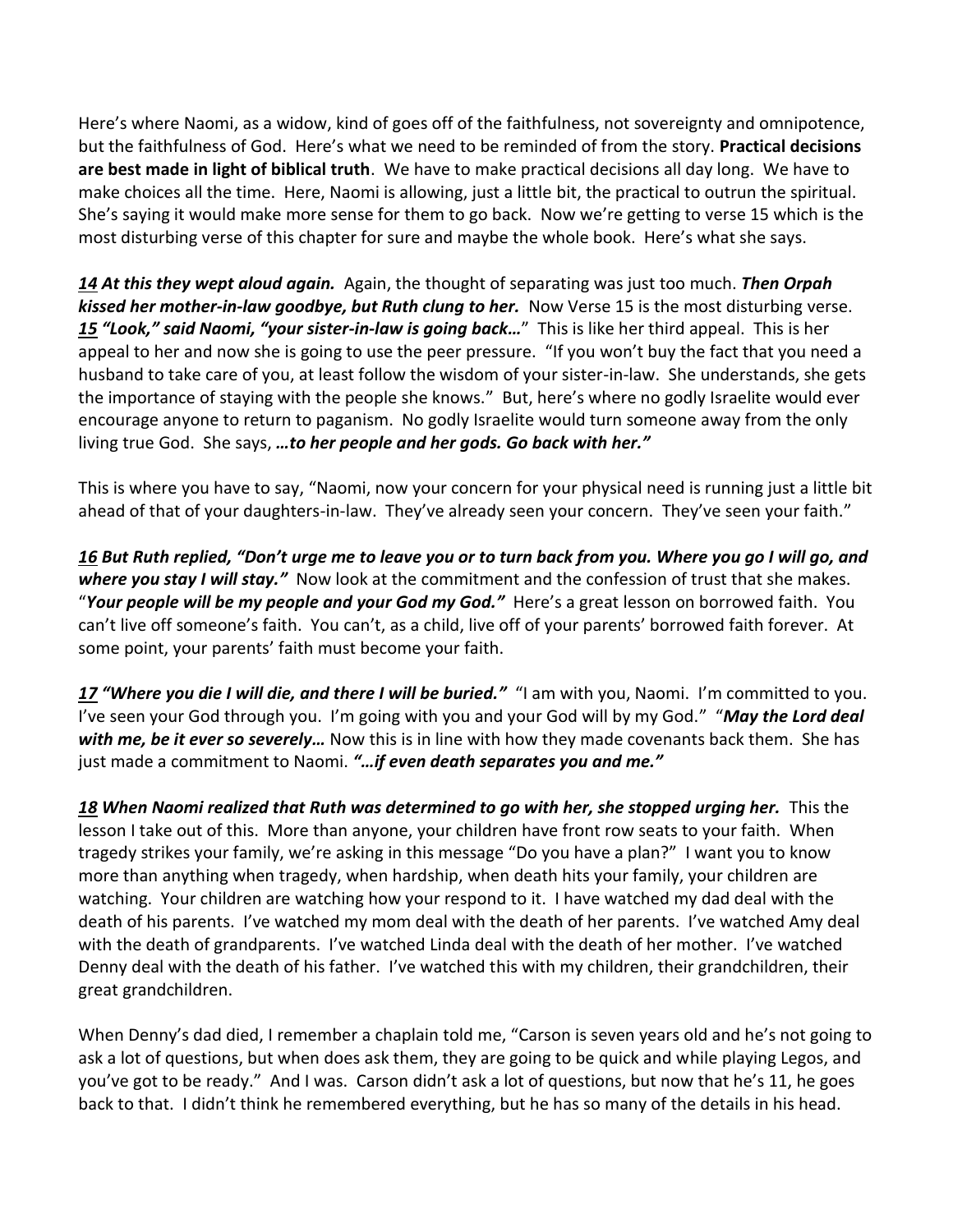Mom and Dad, if there's anything we struggle with as parents it's when we teach and instruct and we model. We look around at our kids and think they're not getting it. Raise your hand if you've ever looked at your kid in the last week and said "They're not getting it." Can I just tell you as you pastor, they're getting it. It may not be applied right now. It may not be going out, but it's going in. They are seeing it.

I told Amy that one of our important retirement plans that I don't think we're thinking through clearly is we've got to take good care of our parents. Our kids are seeing that and I want to be taken care of well when I'm in my 60s. My dad is our chicken watcher while we're out of town. I give him gift cards to watch them. My dad would do it for free, but I want Corynn to see me hand Papa a gift card. I get in the car and say, "Did you see that? I'm not as much into Cracker Barrel as I am Leve 2, so I want you to be prepared to give me Level 2 gift cards."

We say this all the time around here. Your children have a front row seat to your marriage, they have a front row seat to your faith. I love what Andy Stanley in Atlanta says about the election right now. They are watching how you handle these elections. You have faith, you believe in the sovereignty and the omnipotence of God between now and November. This is what Andy Stanley says, "Stop it. You're scaring the children." All they see is you up in arms over stuff. Relax, trust; God's working even in our country. There are folks that say "No, he's not. Not with these two Bozos." I'm just quoting what I'm hearing. People are going "I don't know. I'm going to have to hold my nose to vote." Be careful what you are saying around this time because during the period of the Judges, he sent judges to rescue them… We have to also be careful here as we get to this next part in Verse 19 because we can bail God out. We've got to stop, as followers of Christ, bailing God out. He doesn't need us to bail him out. We don't need to offer trite statements about who God is and how his sovereignty and omnipotence works. That's not my job.

*[19](http://www.studylight.org/desk/?q=ru%201:19&t1=en_niv&sr=1) So the two women went on until they came to Bethlehem. When they arrived in Bethlehem, the whole town was stirred because of them, and the women exclaimed, "Can this be Naomi?"* Who went away for a little while, but was gone for a long period of time. *[20](http://www.studylight.org/desk/?q=ru%201:20&t1=en_niv&sr=1) "Don't call me Naomi," she told them. "Call me Mara* (which means bitterness) *because the Almighty has made my life very bitter.* You can look at this and say she is complaining and whining, but I want you to really see, in this text, that she understands God's plan, she understands God's hand and control over her life. There are people that will say "God didn't do this. God didn't cause it." They make these really strong statements about what God is doing or what God is not doing. I want to focus on the choices I made and make in light of biblical truth and trust that God is always a work in my life.

We have to be careful because I can point around in here to people and ask the question, "Do you remember a time where God emptied you?" You can look back now and know that God did that. "God emptied me, but then he filled me." We want to bail God out.

I came to Branson 15 years ago for a little while. The first year here was trouble and chaos and frustration and I don't if I'd use the word tragedy, but it was close to tragedy. I wasn't fired, but I was close to being fired. Some of you here chased dreams to Branson. You chased big dreams to Branson and then you got here and went bankrupt. One of my ministries in this country is going around to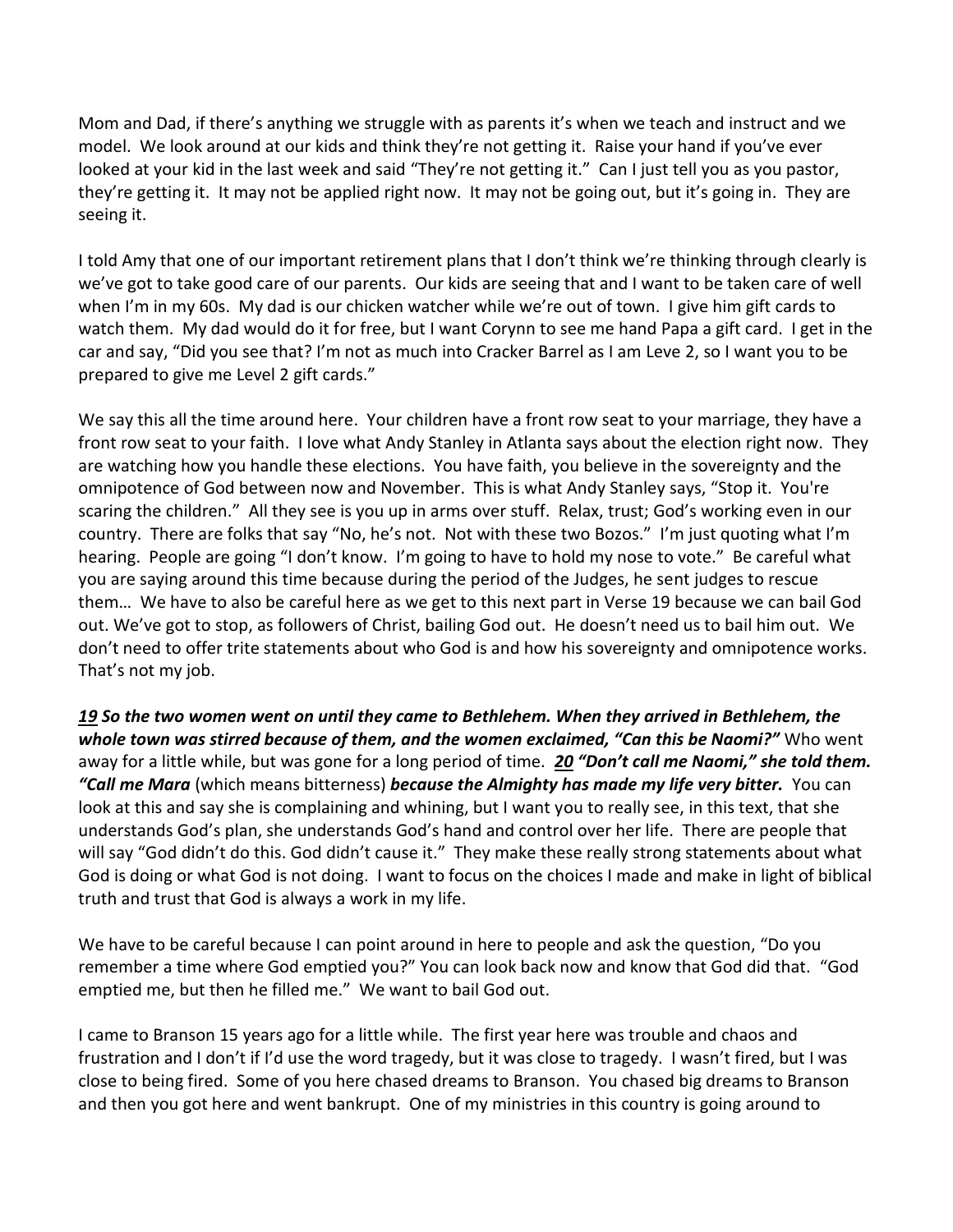entertainer friends that I met in Branson. I go visit them in Vegas or Florida or California, and other places. I was just with a friend recently who spent some time in Branson. I asked him how he was doing and he said, "To be honest with you, I still have a little owie in my heart over Branson."

I told Amy, "This is kind of cool that God can use us to let people see that they are where they are today and Branson was part of that story." Don't rip on us. Don't tear us apart. We feel God used us to crush your dreams. Look at where you are today. I told one of my friend who is doing very well, "Look at where you are today. Would you be there without Branson? Okay, send us a little tithe; that's all I'm saying."

Ask a mature believer in this church today, "Tell me about a time that God drained you, that God emptied you, but then tell me about how you were filled."

## *[21](http://www.studylight.org/desk/?q=ru%201:21&t1=en_niv&sr=1) I went away full, but the Lord has brought me back empty. Why call me Naomi? The Lord has afflicted me; the Almighty has brought misfortune upon me." [22](http://www.studylight.org/desk/?q=ru%201:22&t1=en_niv&sr=1) So Naomi returned from Moab accompanied by Ruth the Moabite, her daughter-in-law, arriving in Bethlehem as the barley harvest was beginning.*

That's where we are going to pick it up next week with Chapter 2, but I have a couple of practical thoughts out of this as we try to understand the decisions that you need to make today for your family out of the tragedy that may have hit. For some of you, it wasn't that Branson crushed your dreams and you went bankrupt and you left mad. Some of you came here following a boyfriend or girlfriend and a month later you broke up. You came her for a little while. Some of you came here for a job and you got fired. Some of you came here on the promise of a job that didn't pan out. Some of you came here to get married and within a year were divorced. By the way, I'm sharing stories of people I know.

We even have Ruth and Naomi stories in this church. I wish I could share and maybe we can as the series unfolds. There are many of you in here that planned your retirement to Branson. You retired to Branson and your spouse passed away. This was not at all what you had planned, but years later, you're seeing how God has provided for you, how he cares for you, and you have found a family at Woodland Hills. These stories are in our ministry here called Grief Share, led my Mona and many others that really minister to people who are saying "I didn't see this coming at all and now I'm waiting. What is the plan?" Right now you feel like you're in a foreign land, Branson, Missouri, but Woodland Hills has become your family.

This is what we take out of this. **Your tragedy is part of your story, but not your primary identity**. Don't let it be your primary identity; let it be part of your story. It shapes you, but does not ultimately define you.

This is very important. **What you do today is more important than what you did yesterday.** Again, I can't wait to share this with the 11:00 service. What do I mean by that? Yesterday, you said "Ted, the sin I committed, you can't even begin to believe." We used to sing this hymn. Remember "Grace, grace, God's grace, greater than all our sin."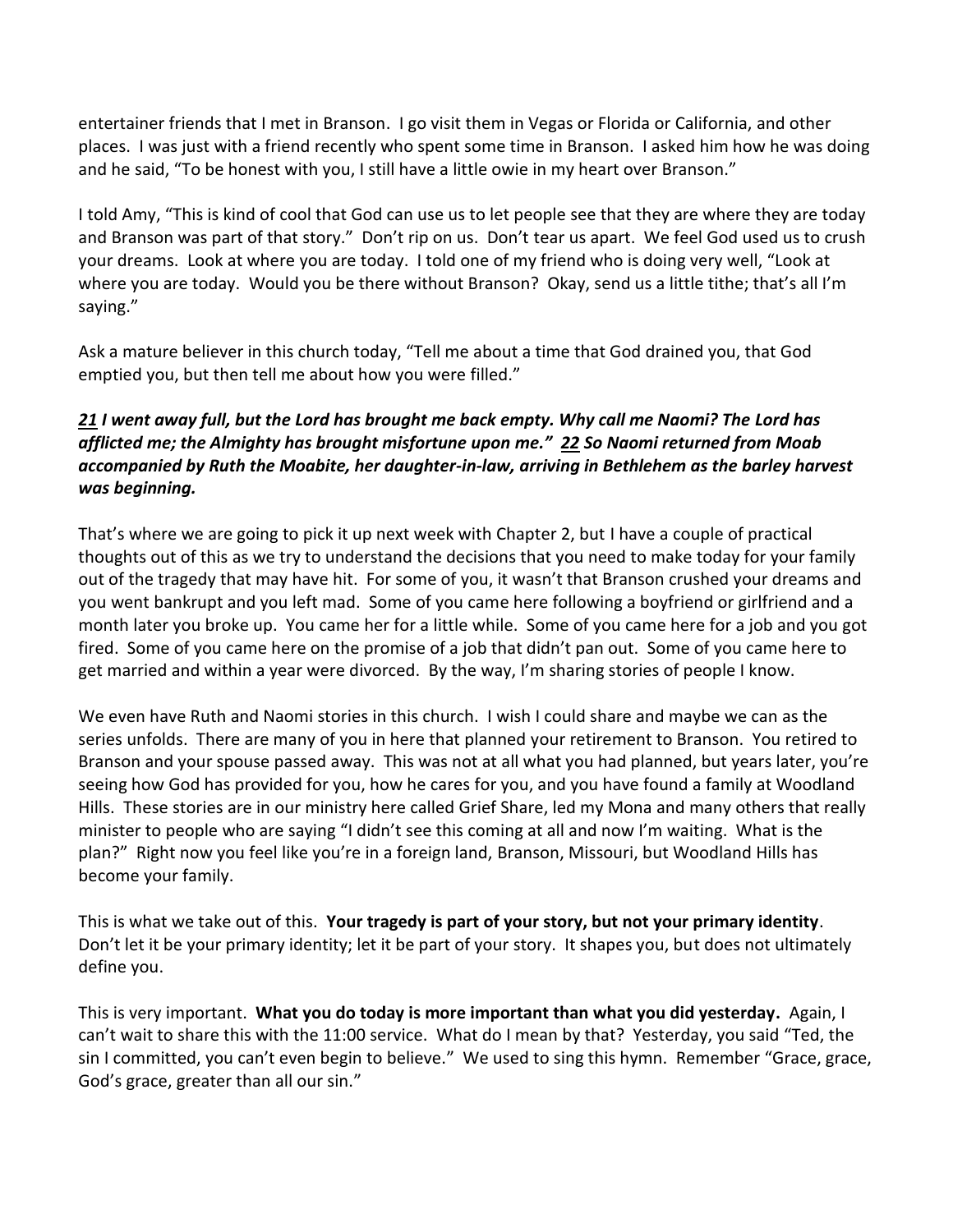Repentance is the decision you make today. Turning to Jesus… What you do today outweighs whatever you did last night. Yeah, you're going to be dealing with consequences, but what you do and the decisions you make with those consequences is more important that what happened yesterday.

This is also important. **What you do today is more important than what happened to you yesterday**. What someone else did to you yesterday. This is what we take from Chapter 1 of Ruth. **You do not have ultimate control over what happens to you and your family in this life,** this is where we want to go with this great book, **but you have complete control over your faith**.

This doesn't make sense to some you. "Did God do this to Naomi and Ruth or what?" "Did God bring the famine?" And you can start to question. "God wouldn't do this. Only the nice things that happen to us in life we would give to God, but we would never give any of this." "I need to know what happened in our country 15 years ago, did God bring that?" You can start asking all these questions, but this is one commentary that I follow and love. When he said this, it put a bow on the whole package for me of Ruth 1.

*"We do not submit lamely to a vengeful or capricious deity. That's not what it means to follow the one true God, the living God, but actively cooperate with the God of all power, all wisdom, and all love, who is working all things together for the good of those who He loves."*

The bottom line is this and I hope you leave today with this one thought. This is the last thought. **God is always at work in your family.** We believe that. It may be hidden. You may not see it now, but one of the nice things… I look around at some of the seniors in here who do have more yesterdays than tomorrows and they are able to go "Wow, I can tell you about ten "I didn't see that coming" moments. I can tell you about those as we are going to see as this book unfolds."

Here's what I want to encourage you to do. As we go through this series, be open, pray, walk by faith, not by sight, don't live in the past, don't think of all the reasons why this person can't change or your family can't be healed or your story is done and you need to write a new chapter with someone else. No, I want you to stop, pause, pray, and begin to ask the Lord, "What is my 'I didn't see that coming' moment?" I praying for it right now. Call people by name. People in your family that you want to say, "God, you bring food to those in famine. You bring husbands to those who are least expecting them because they are relying too much on sight and not on faith." I pray that you would walk by faith through this series as we go through the next few weeks.

Father, it's in the name of Jesus that I pray for our widows. We have many widows and we take ministry to them seriously. We want to provide for their needs. We want to provide for them physically, emotionally, spiritually, relationally, and financially. I pray for the working adults in the room that they would take seriously their responsibility to provide for their parents and to care for their parent as we'll see next week.

I pray that we would take seriously the responsibility of family and our role in it. That we would take seriously the fact that our tragedies and our hurts and our past and all of that make up our story, but they are not our primary identity. For those who have placed faith in Jesus, we find our identity in you